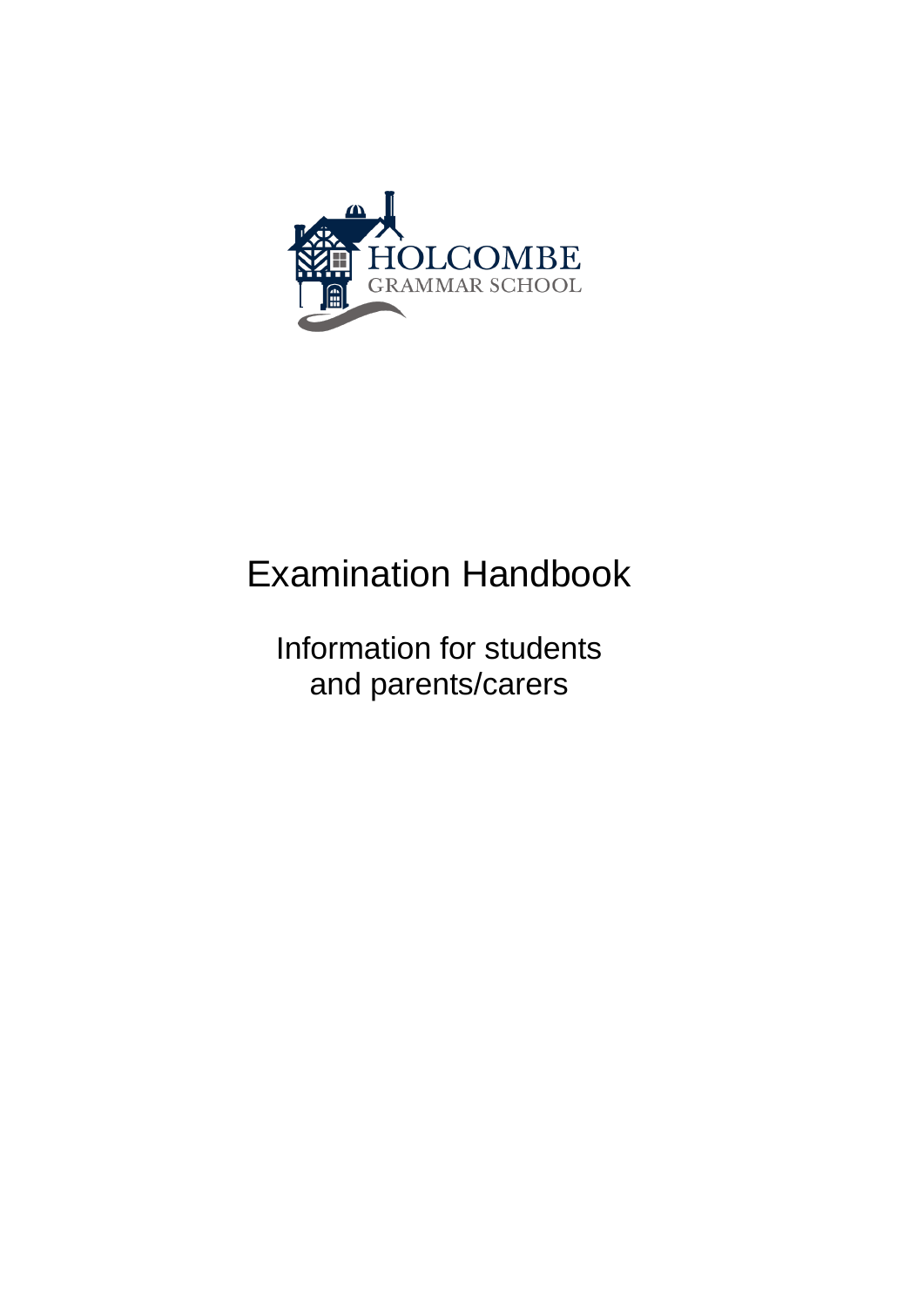## **INTRODUCTION**

It is our aim to make the examination experience as stress-free and successful as possible for all candidates.

This handbook is designed to give both students and parents all the information they need about exam procedures, to answer some of the most frequently asked questions and help guide and support all those involved through the exam process. Please read it carefully so that you are aware of the examination regulations and the procedures to follow in the event of any problems occurring.

Along with this handbook, students will also be provided with the formal notices that are provided by the Joint Council of Qualifications and should ensure they read these in conjunction with this document.

If you have any queries or need help or advice at any time before, during or after the examinations please contact:

The Examinations Officer – Ms E Fox

Telephone number – **03333 602130**

Email address – e.fox@tsatrust.org.uk

Remember – we are here to help.

**GOOD LUCK!**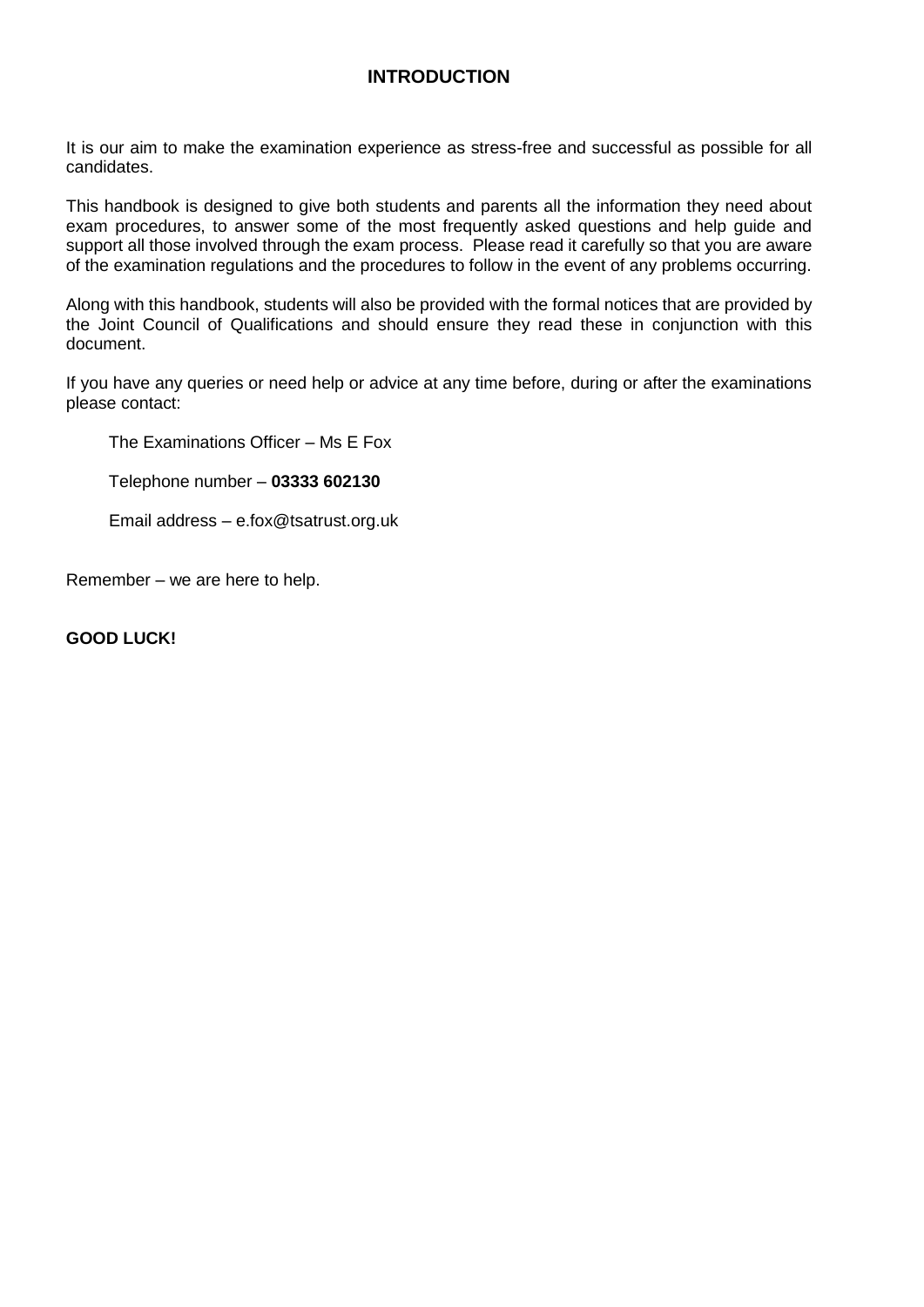#### Centre Number and Candidate Number

- Each candidate has a four-digit candidate number. This number can be found on your exam timetable. **Please learn it** as you will need to write it on every examination paper.
- Our Centre number is 61201 this will be clearly displayed on the whiteboard in every exam room.

#### Exam Timetables

- Students will be issued with their provisional timetables in February and then their final individual timetable nearer to exam time.
- The final timetable will be on green paper and all previous copies should be destroyed. It is important that you check this very carefully and if you believe there is a mistake, see the Exams Officer urgently.
- Please ensure you know the date and time for every exam. It is your responsibility to ensure you attend on the correct day and time. Please do not refer to your friends' timetables as they may differ.

#### Where you will take your exams

- The majority of exams will take place in the Sports Hall.
- Students with Access Arrangements will take exams in the P Block classrooms.
- Your timetable will provide the venue and seat number for every exam.
- It is very important that you sit in the seat allocated to you.
- Please ensure that you know your seat number before entering the exam room.
- If you think another student is sitting in your seat, please raise your hand and speak to an invigilator. Do not speak to the student in question.

#### Exam timings

- Morning exams start at **9am.** Afternoon exams start at **1pm.**
- Please ensure you arrive at your exam room at least **15 minutes** before the start time and wait to be called in by the invigilators.

#### Exam Clashes

- As there are a number of different exam boards and many different subjects being taught, some students will have two or more exams timetabled at the same time.
- The clashes will be resolved on the green final timetable and new timings shown. Please ensue you are aware of the changes if you have a clash.
- The rules for addressing the clashes depend on the total length of the two exams.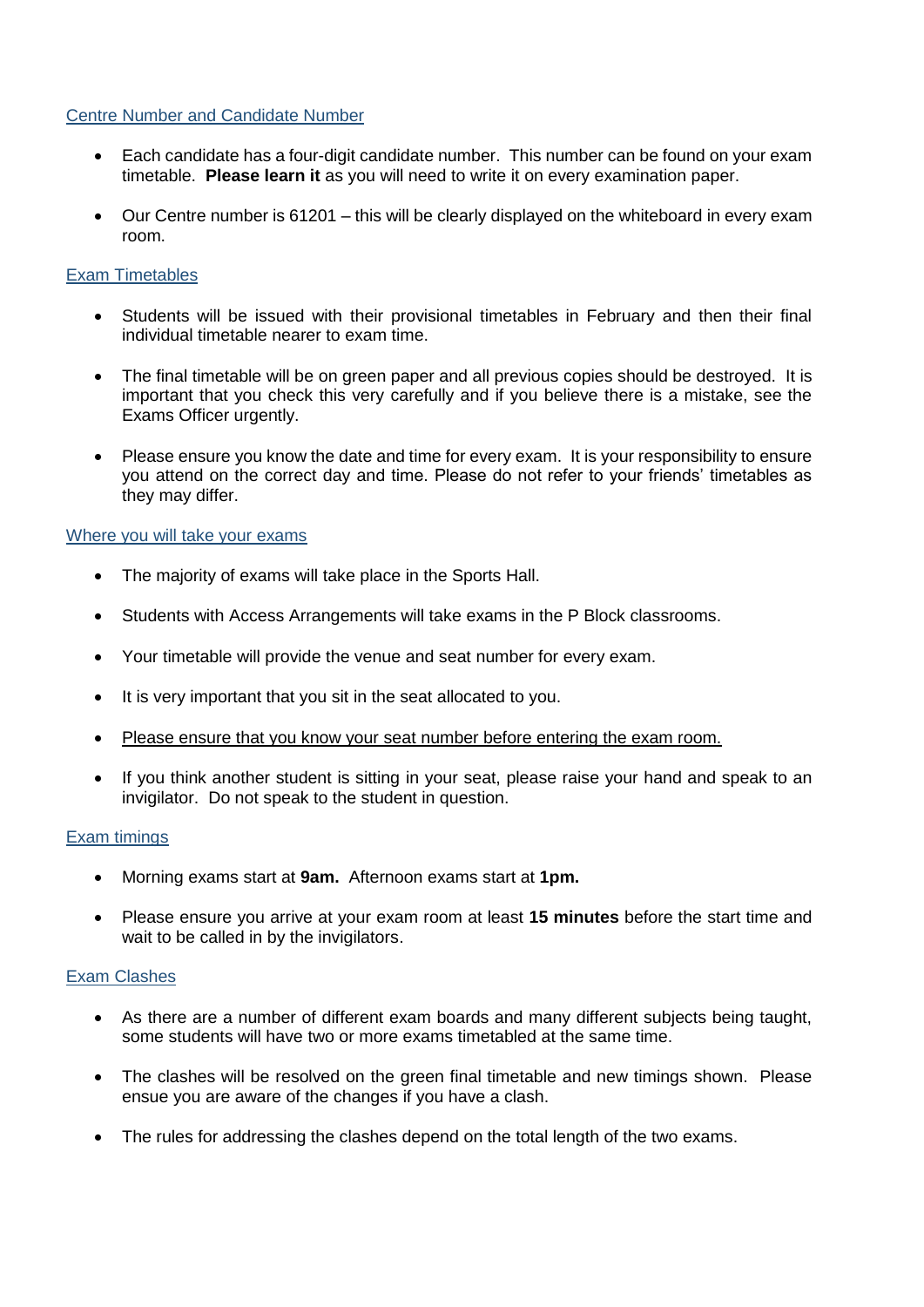- If the total length of the clash exams is 3 hours or less, you will sit one paper, have a short break or no more than 20 minutes and then sit the second paper. During the break, you will remain under formal exam conditions and must not communicate with other students.
- If the total length of the clash exams is more than 3 hours, one of the exams will be moved to the other session that day. For example, if both exams are listed in the morning, one will be moved to the afternoon.
- In these circumstances, students will have to remain under centre supervision between the two exams and therefore should bring a packed lunch and a drink.
- Students are not allowed access to their mobile phones or electronic devices during clash supervision.

#### What to do if you are going to be late for an exam

- Please ensure that you allow enough time to get to school to avoid being late for an exam, so that if you are delayed, you will still arrive on time.
- If you think you are going to be late, please contact the school as soon as possible on 03333 602130 and provide details of why you are late and a contact number.
- You should get to school as quickly as possible and then report to reception. If it is still possible for you to sit the exam, a member of staff will escort you to the exam room.
- You must not enter an exam room without permission once an examination has started.
- If you arrive more than a hour after the published starting time for exams, the school must inform the exam board and they may decide not to accept your work.

#### What to do if you are unwell on the day of an exam

- Please inform the school immediately so that we can help and advise you. For example, if you have an injury which makes you unable to write, it may be possible to provide you with a scribe or laptop.
- If you are feeling unwell, we suggest that you try where possible to come and sit your exam. You will not be able to sit your exam on another day.
- If you are unable to sit an exam due to illness, you must provide medical evidence if you wish the school to make an application for Special Consideration on your behalf.
- If you feel ill during an exam, put up your hand and an invigilator will assist you.

#### Exam Room rules

- As soon as you enter any exam room however big or small you are immediately under formal exam conditions and must remain in silence.
- You MUST NOT:
	- $\triangleright$  Speak, or attempt to speak to any other candidate
	- $\triangleright$  Communicate, or attempt to communicate any other candidate this includes smiling, turning around, or gesturing.
	- $\triangleright$  Write anything until instructed to do so by the invigilators.
- Mobile phones, ipods, MP3 players, watches, fitness trackers, data storage devices and similar equipment are not allowed in the exam room. Anyone caught with one of these items,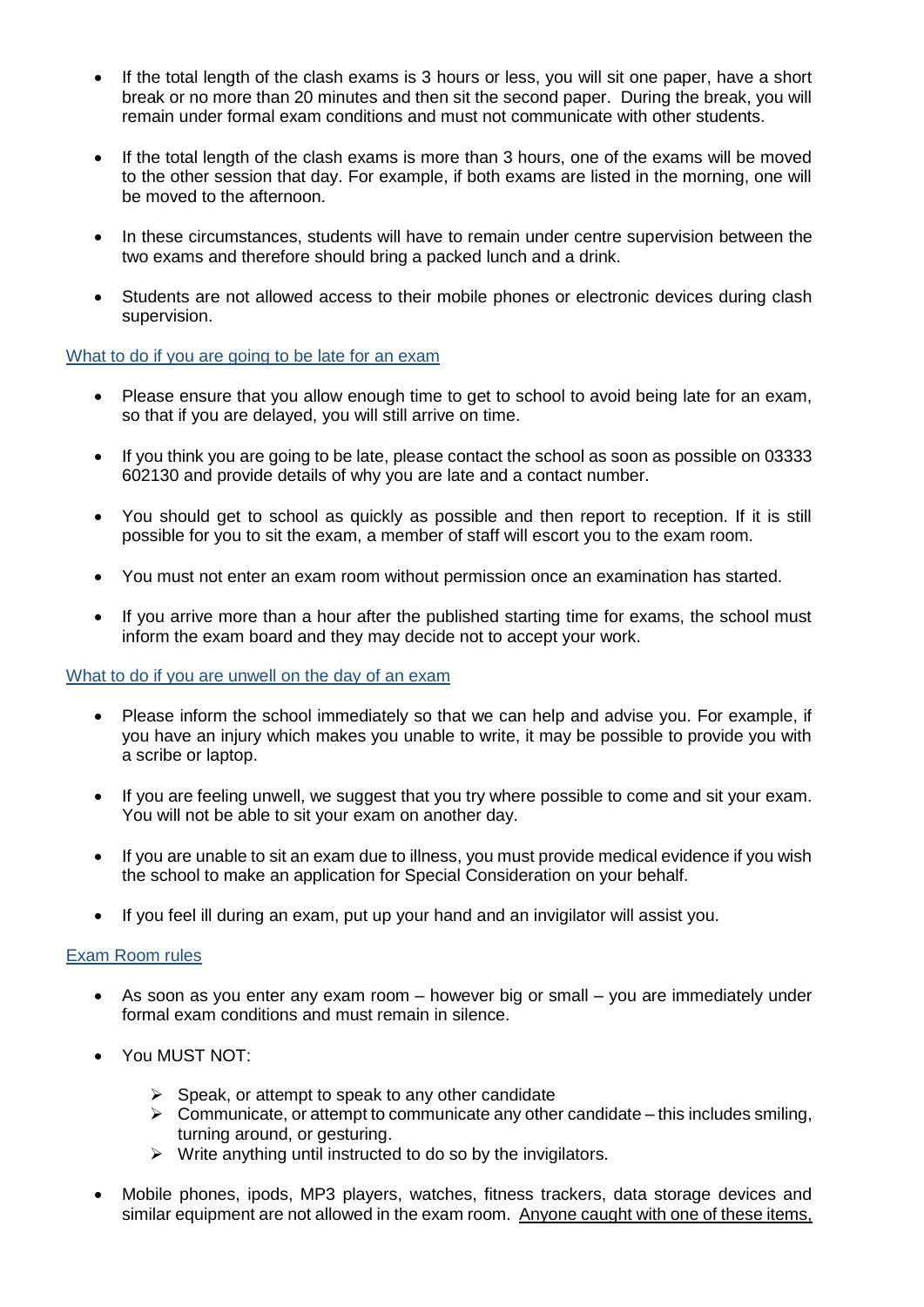#### **even if it is turned off**, risks being disqualified from the exam and possibly from all future exams.

- You MUST:
	- $\triangleright$  Listen carefully to instructions and notices read out by the invigilators there may be amendments to the exam paper that you need to know about.
	- $\triangleright$  Put your hand up if you need to speak to an invigilator and wait for them to come to you.
	- $\triangleright$  Remain in the exam room until the end of the exam, even if you have finished early.

#### Exam Papers

- You must write your **full legal forename and legal surname** on your exam papers. **You must not use shortened names or preferred names**.
- You must write in **black** ink or ballpoint. You must not write in gel pens or blue ink as your paper may not be marked. Correction pens are not allowed.
- Always check you have been given the correct question paper check the subject, paper and tier of entry. If you think you have the wrong paper, raise your hand and inform an invigilator.
- Make sure that you read the instructions on the front of the question paper when told to do so. Read all instructions carefully and number your answers clearly.
- You may only write on authorised exam stationery.

#### Exam Equipment

- You responsible for providing your own equipment for exams. Do not lend equipment or borrow equipment from another candidate in the exam room.
- You are allowed to bring water into the exam room. Bottles must be clear and all labels removed. Any student that arrives at an exam with a drink other than water, a coloured bottle, a bottle with writing printed on or with the label intact will have it confiscated. No other items of food or drink will be allowed.
- All items of equipment, pens, pencils, mathematical instruments, etc. should be visible to the invigilators at all times. You must either use a non-coloured transparent pencil case or clear plastic bag. **Do not reach into your pocket to retrieve a piece of equipment during the exam.**
- For Mathematics and Science exams, students should make sure their calculators conform to the examination regulations. If in doubt, check with your teacher. Calculator lids or covers **must not** be brought into the exam room. **Please leave them in your bag**.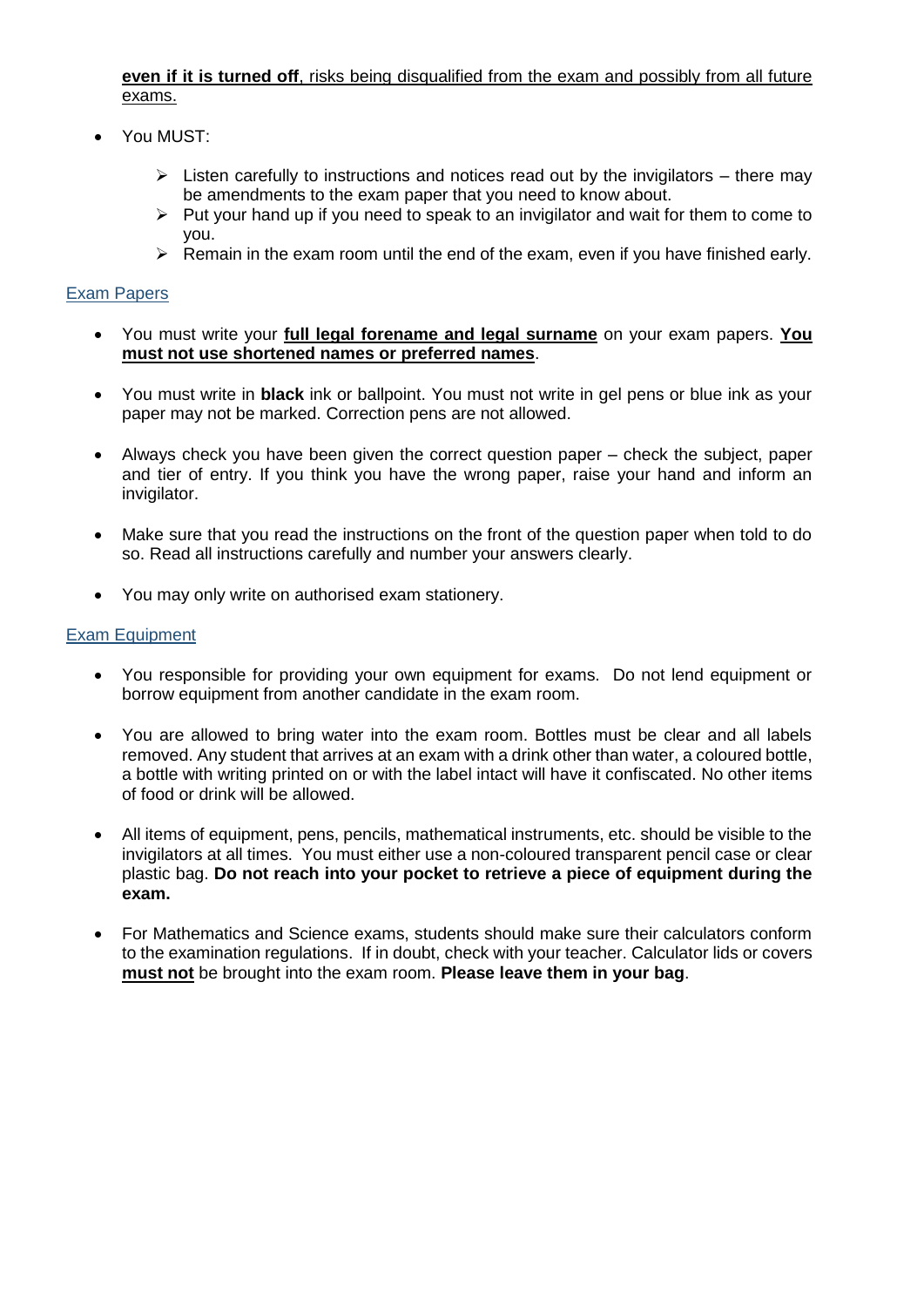Items you may need are:

- $\triangleright$  A clear pencil case or plastic bag
- ➢ Black pens only
- ➢ Pencils
- $\triangleright$  Calculator (with the cover removed)
- ➢ Eraser
- ➢ Pencil sharpener
- ➢ Ruler
- ➢ Compass
- ➢ Protractor
- Highlighters MUST NOT be used in your answer booklet but can be used to highlight questions, words and phrases on the question paper only.

#### **Calculators**

| <b>Calculators must be:</b>                                                                                                                                                                                                                                                                                                               | <b>Calculators must not:</b>                                                                                                                                                                                                                                                                                                                                                                                                                                                               |
|-------------------------------------------------------------------------------------------------------------------------------------------------------------------------------------------------------------------------------------------------------------------------------------------------------------------------------------------|--------------------------------------------------------------------------------------------------------------------------------------------------------------------------------------------------------------------------------------------------------------------------------------------------------------------------------------------------------------------------------------------------------------------------------------------------------------------------------------------|
| of a size suitable for use on the desk;<br>either battery or solar powered;<br>free of lids, cases and covers which<br>have printed instructions or formulas.<br>You are responsible for the following:<br>the calculator's power supply;<br>the calculator's working condition;<br>clearing anything stored<br>the<br>in.<br>calculator. | be designed or adapted to offer any of<br>these facilities:<br>language translators;<br>➤<br>symbolic algebra manipulation;<br>➤<br>symbolic differentiation or integration;<br>➤<br>communication with other machines or the<br>↘<br><i>internet</i> ,<br>be borrowed from another candidate<br>during an examination for any reason;<br>have retrievable information stored in<br>them - this includes:<br>databanks:<br>➤<br>dictionaries;<br>➤<br>mathematical formulas;<br>text.<br>⋗ |

#### Supervision during your exams

- The school employs external invigilators to conduct examinations.
- Students are expected to behave in a respectful manner towards invigilators and follow their instructions at all times.
- Invigilators are in the exam room to supervise the conduct of the exams and they must follow the rules and regulations s directed by JCQ
- Invigilators are in the examination rooms to supervise the conduct of the examination. They will distribute and collect the examination papers, tell candidates when to start and finish the examination and deal with any problems that occur during the examination.
- Invigilators cannot discuss the examination paper with you or explain the questions. However, if you feel there is an error on an exam paper please inform an invigilator so that this can be investigated.
- Pupils who are disruptive or behave in an unacceptable manner will be removed from the examination room by invigilators and members of the Senior Leadership Team.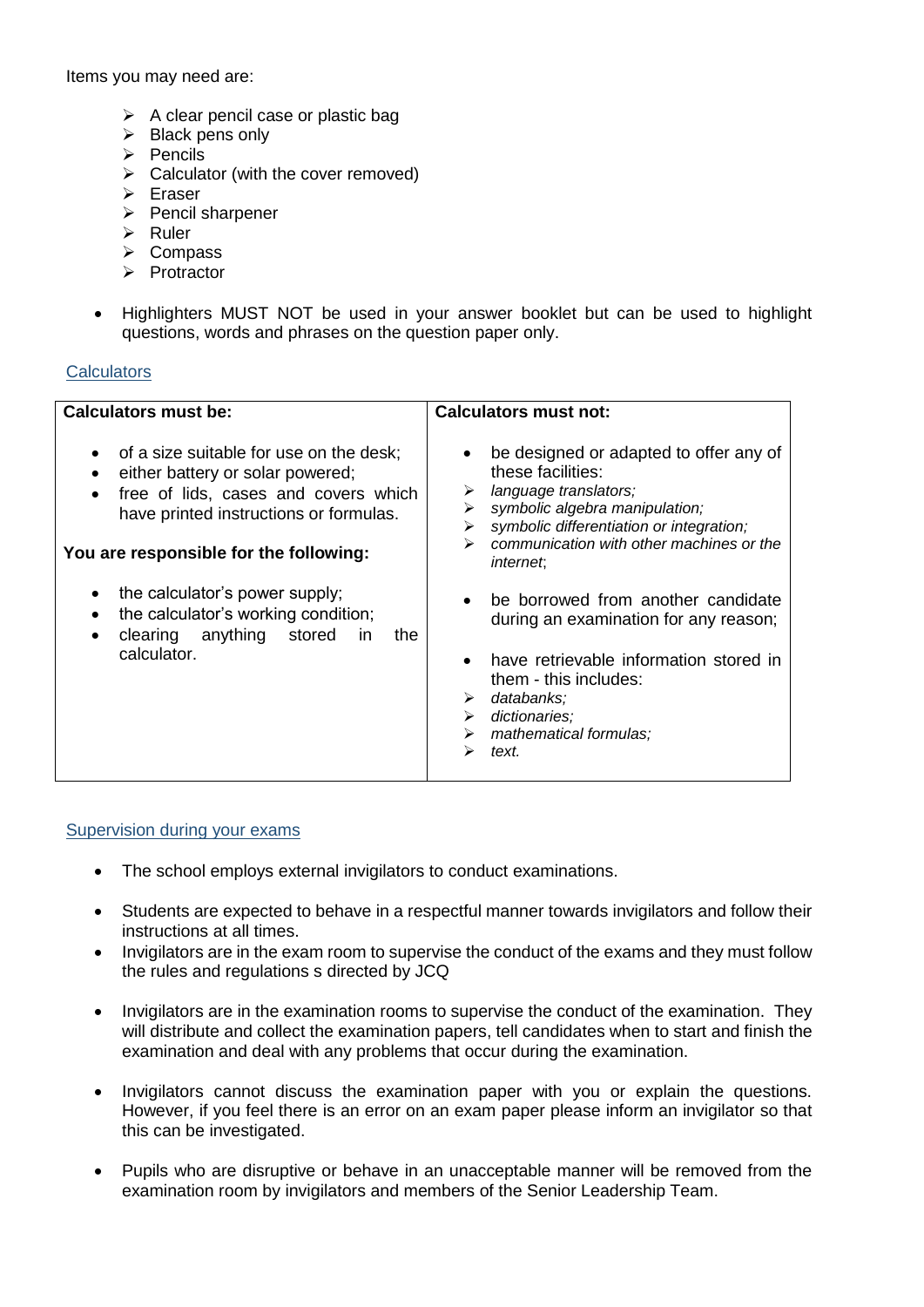#### What happens in the event of an emergency in the exam room?

If the fire alarm goes off during an exam the invigilator in charge will tell you what to do.

- 1. Should the fire alarm go off, firstly do not panic. Do not attempt to finish the sentence you are writing.
- 2. You will be asked to leave the room in silence and in the order that you are sitting. Leave all equipment and papers in the exam room.
- 3. When you leave the room you must be at least one metre away from the student in front and behind you and remain silent.
- 4. Exam students need to be kept separate from the rest of the school please listen to the instructions that will be given to you by invigilators.
- 5. When it is considered safe, you will return to the exam room. Do not start writing until the invigilator tells you to do so.
- 6. The lost time will be added to the end of the exam.

#### **Exam conditions will apply throughout this process. Any candidate found to be speaking or communicating will be reported to the awarding body. They will then decide whether or not to accept the candidate's script.**

#### At the end of the examination

- At the end of the examination all work must be handed in remember to cross out any rough work. If you have used more than one answer book or loose sheets of paper these must be placed inside your main answer booklet or fastened them together with a tag in the correct order. Ensure your name, candidate number and centre number are on all sheets.
- Question papers, answer booklets and additional paper must NOT be taken from the exam room.
- Leave the room in silence when advised to by the invigilator and show consideration for other candidates who may still be working.

#### **Malpractice**

- Malpractice is the term the exam boards use for any irregularity or breach of the regulations in any form. The Exams Officer is required to report all infringements to the appropriate awarding body who will then decide on what action to take based on the nature of the infringement.
- The Exam Boards take the integrity of the exams very seriously and it is important that all students follow the Exams Officer and the Invigilators instructions carefully.
- Malpractice can include being found in possession of a mobile phone, causing a disturbance in the exam room, not following invigilator instructions or cheating of any nature.
- Penalties given by the Exam Board can result in: **a warning, loss of marks or disqualification from that exam, that subject or sometimes, all exams taken with that Exam Board.**